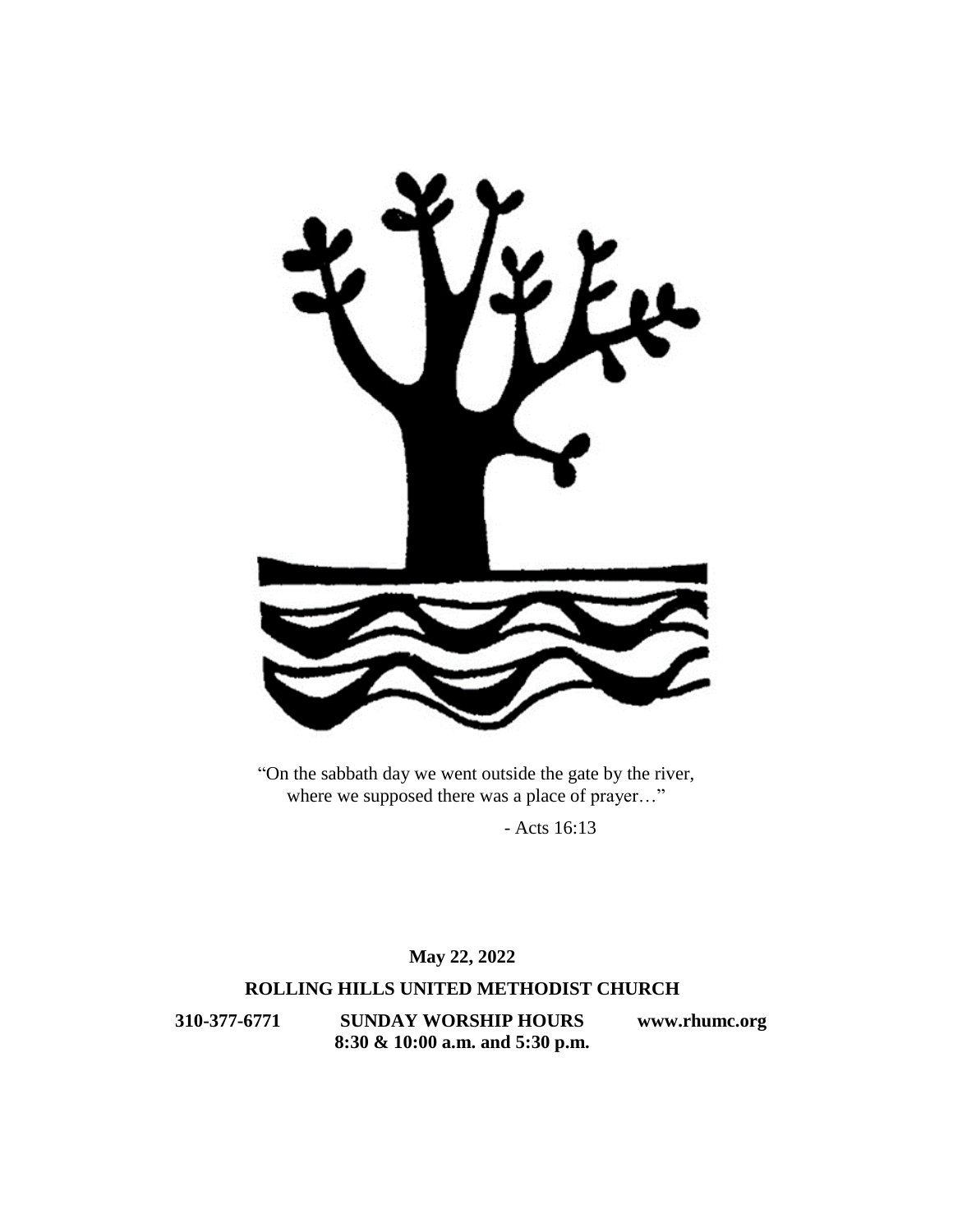# OUR CHURCH AT WORSHIP

May 22, 2022 8:30 and 10 a.m.

*As we gather we hope you will visit quietly with friends. Please silence cell phones.*

\*Standing - if comfortable

| <b>PRELUDE</b>            | "Prelude and Fugue in D Major" $-$ J.S. Bach                                                                                                                                                                                                                                                                                                                                                                                                                                                                                                                          | <b>Althea Waites</b>  |
|---------------------------|-----------------------------------------------------------------------------------------------------------------------------------------------------------------------------------------------------------------------------------------------------------------------------------------------------------------------------------------------------------------------------------------------------------------------------------------------------------------------------------------------------------------------------------------------------------------------|-----------------------|
| *CALL TO WORSHIP          | Leader: O God, may you be gracious to us and bless us, let your face shine upon us,<br>People: That your way may be known upon earth,<br>your saving power among all nations.<br>Leader: Let the peoples praise you, O God; let all peoples praise you.<br>People: Let the nations be glad and sing for joy,<br>Leader: For you judge the peoples with equity and guide the nations of the earth.<br>People: Let the peoples praise you, O God; let all peoples praise you.                                                                                           | adapted from Psalm 67 |
| *HYMN #66                 | "Praise, My Soul, the King of Heaven"<br>Praise, my soul, the King of heaven, to the throne thy tribute bring;<br>Ransomed, healed, restored, forgiven, evermore God's praises sing.<br>Alleluia! Alleluia! Praise the everlasting King.                                                                                                                                                                                                                                                                                                                              | Everyone              |
|                           | Praise the Lord for grace and favor to all people in distress;<br>Praise God, still the same as ever, slow to chide and swift to bless.<br>Alleluia! Alleluia! Glorious now God's faithfulness.                                                                                                                                                                                                                                                                                                                                                                       |                       |
|                           | Fatherlike, God tends and spares us; well our feeble frame God knows;<br>Motherlike, God gently bears us, rescues us from all our foes.<br>Alleluia! Alleluia! Widely yet God's mercy flows.                                                                                                                                                                                                                                                                                                                                                                          |                       |
|                           | PRAYER OF CONFESSION AND RENEWAL<br>Unison: Gracious God, you reach out to us in our daily lives and seek to lead us to<br>opportunities for love and service in the world. At times we struggle to find our own<br>way, and resist the guidance you offer. Help us to see you at work when our plans<br>fall apart, as well as when they come together. Open our eyes to the possibilities<br>actually in front of us, rather than those we wish we had. Help us to trust in your<br>grace and to follow where you would have us go. In Christ's name we pray. Amen. |                       |
| <b>SILENT PRAYER</b>      |                                                                                                                                                                                                                                                                                                                                                                                                                                                                                                                                                                       |                       |
| <b>WORDS OF ASSURANCE</b> |                                                                                                                                                                                                                                                                                                                                                                                                                                                                                                                                                                       | John Fitzgerald       |
|                           | *CONGREGATIONAL RESPONSE<br>Holy holy holy! Lord God Almighty!                                                                                                                                                                                                                                                                                                                                                                                                                                                                                                        |                       |

**Holy, holy, holy! Lord God Almighty! Early in the morning our song shall rise to thee. Holy, holy, holy! Merciful and mighty, God in three persons, blessed Trinity!**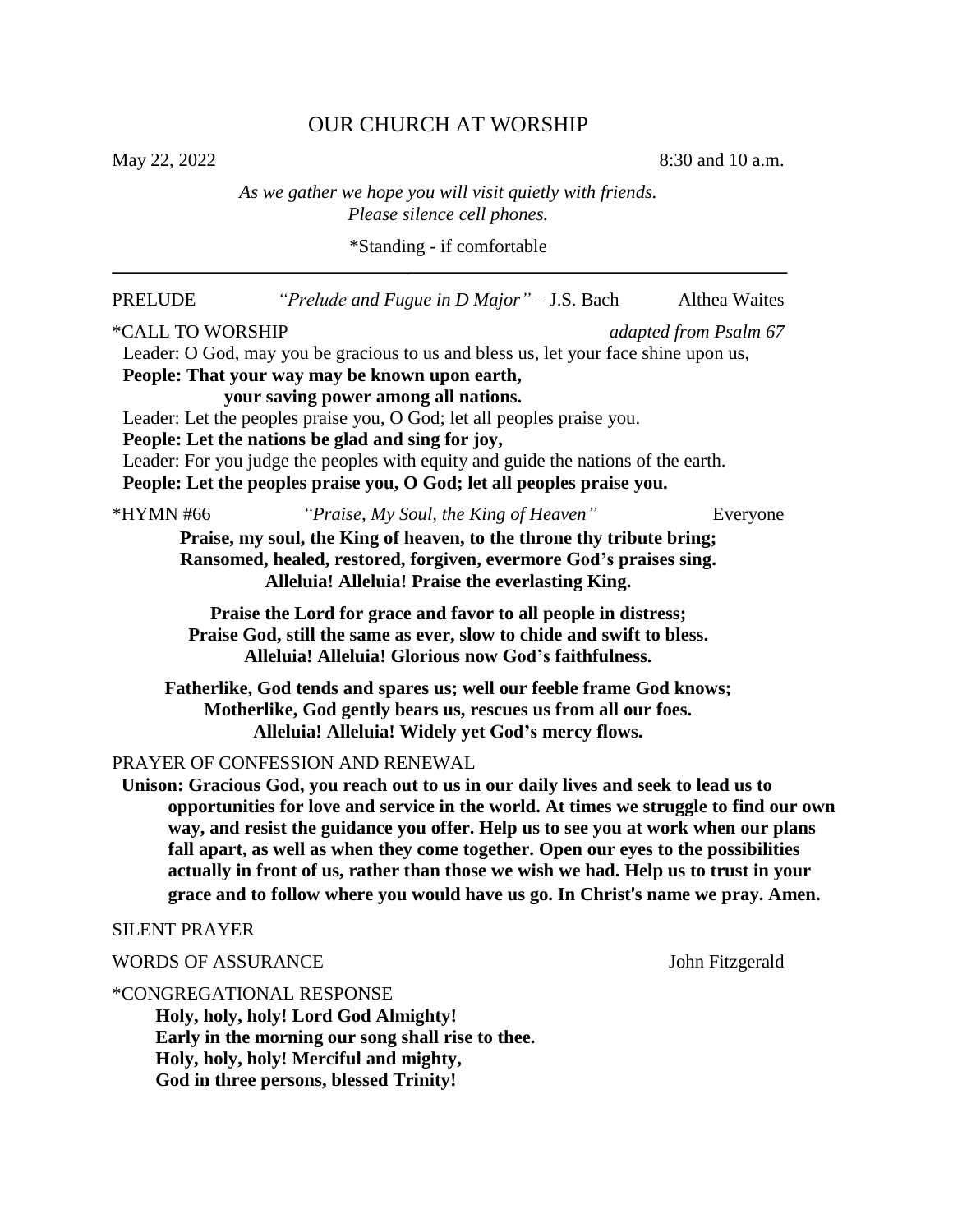## THE LIFE OF THE CHURCH

*Welcome pads are at the seats closest to the center aisle. Please share your name and other helpful information and pass down the row. Afterward please return to the aisle seat.*

### THE WORD FOR CHILDREN

*The children are invited to gather in front of the steps for a brief sermon and prayer. Afterward, they may leave for Sunday School or stay for the rest of the service.*

| <b>ANTHEM</b>                    | "Let Not Your Heart Be Troubled"                                                                                                                                                                                                                                                                                                                                                    | <b>Chancel Choir</b>                      |
|----------------------------------|-------------------------------------------------------------------------------------------------------------------------------------------------------------------------------------------------------------------------------------------------------------------------------------------------------------------------------------------------------------------------------------|-------------------------------------------|
|                                  | PRAYER OF THANKSGIVING AND INTERCESSION                                                                                                                                                                                                                                                                                                                                             | Lee Carlile                               |
| THE LORD'S PRAYER                | Our Father, who art in heaven, hallowed be thy name.<br>Thy kingdom come, thy will be done on earth as it is in heaven.<br>Give us this day our daily bread.<br>And forgive us our trespasses, as we forgive those who trespass against us.<br>And lead us not into temptation, but deliver us from evil,<br>For thine is the kingdom, and the power, and the glory, forever. Amen. |                                           |
| <b>OFFERTORY</b>                 | OFFERING OUR GIFTS AND OURSELVES                                                                                                                                                                                                                                                                                                                                                    | <b>Althea Waites</b>                      |
| *DOXOLOGY #95                    | Praise God from whom all blessings flow;<br>Praise him all creatures, here below;<br>Praise him above, ye heavenly host;<br>Praise Father, Son and Holy Ghost. Amen.                                                                                                                                                                                                                | Everyone                                  |
| <b>SCRIPTURE</b><br>Acts 16:6-15 | Paul is forced to change course                                                                                                                                                                                                                                                                                                                                                     | John Fitzgerald<br>Pg. 165, New Testament |
| <b>SERMON</b>                    | "Progress, Not Perfection"                                                                                                                                                                                                                                                                                                                                                          | Jonathan Chute                            |
| *HYMN #555                       | "Forward Through the Ages"<br>Forward through the ages, in unbroken line,<br>Move the faithful spirits at the call divine;<br>Gifts in differing measure, hearts of one accord,<br>Manifold the service, one the sure reward.<br>Forward through the ages, in unbroken line,<br>Move the faithful spirits at the call divine.                                                       | Everyone                                  |
|                                  | Wider grows the kingdom, reign of love and light;<br>For it we must labor, till our faith is sight.<br>Prophets have proclaimed it, martyrs testified,<br>Poets sung its glory, heroes for it died.<br>Forward through the ages, in unbroken line,<br>Move the faithful spirits at the call divine.                                                                                 |                                           |
|                                  | *BENEDICTION AND CONGREGATIONAL RESPONSE<br>God be with you till we meet again; by his counsels guide, uphold you,<br>With his sheep securely fold you; God be with you till we meet again.                                                                                                                                                                                         |                                           |
| <b>POSTLUDE</b>                  | "Toccata in F Major" - Buxtehude                                                                                                                                                                                                                                                                                                                                                    | <b>Althea Waites</b>                      |